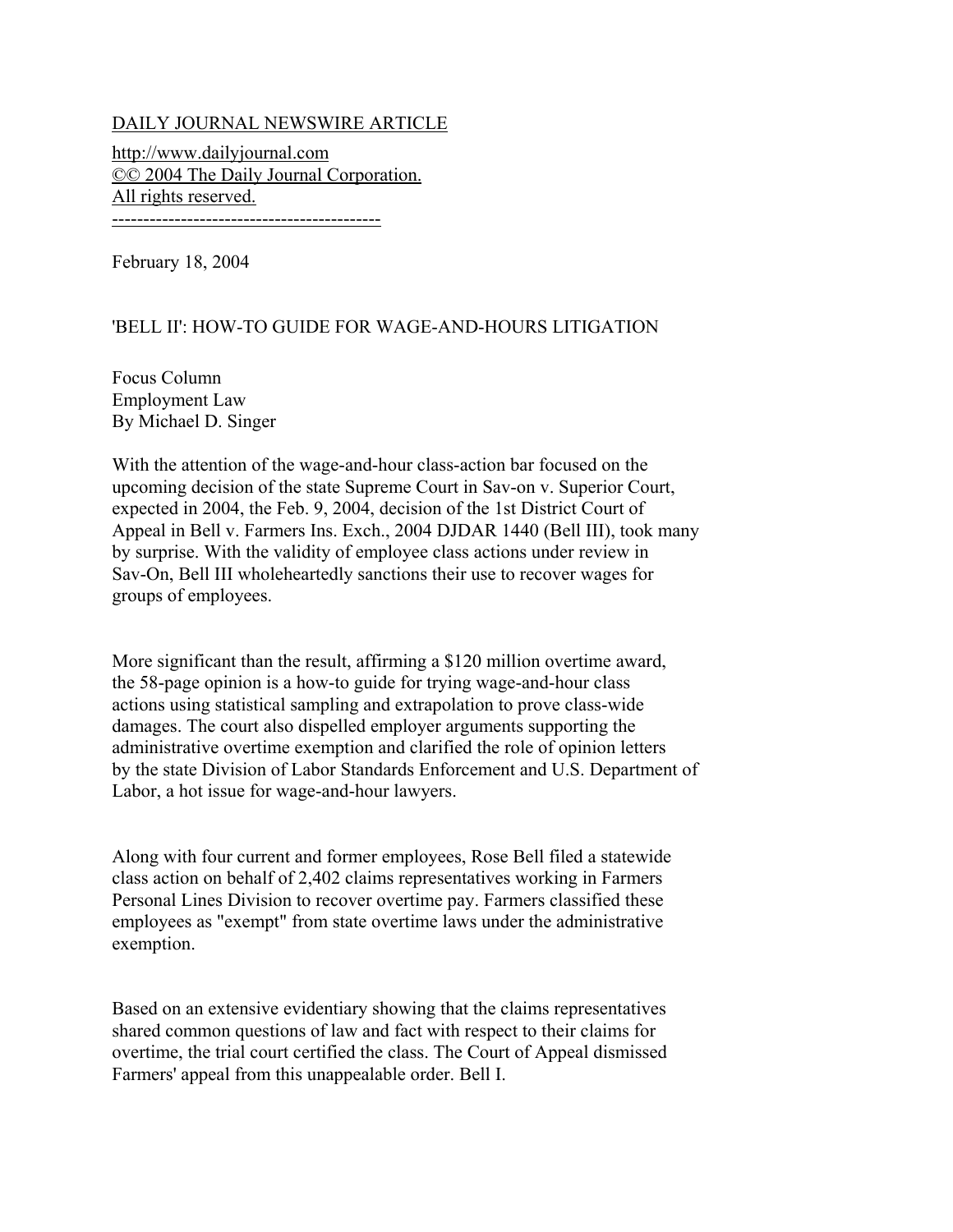The trial court granted the plaintiffs' motion for summary adjudication on the exempt-nonexempt issue. In a watershed decision leading to a procession of successful overtime class actions brought by claims representatives and adjusters, the Court of Appeal affirmed Farmers' liability for overtime. Bell v. Farmers, 87 Cal.App.4th 805 (2001) [Bell II].

The court found the claims representatives were engaged primarily in providing the claims adjusting services marking Farmers' core business. They fell "squarely on the production side of the administrative/production worker dichotomy," obviating the need to inquire whether they exercised the requisite discretion and independent judgment to fall under the administrative exemption.

Management of the damages-phase trial proved hotly contested. Based on the concept that liability on behalf of a class is founded on representative testimony, the plaintiffs proposed proof of classwide aggregate damages by representative evidence using statistical sampling. Farmers countered that differences in work schedules required that overtime damages recoverable by each class member be individually tried, declaring the necessity for 2,500 depositions. Both sides retained statisticians and completed 295 depositions. Extrapolating from this representative sampling, the two experts calculated average weekly overtime of 9.42 hours, with a 0.9 hours margin of error.

After one day of deliberation, the jury unanimously awarded \$88,647,787 for time-and-a-half overtime and \$1,210,337 for double time. The trial court entered a post-trial order distributing unpaid overtime of \$90,009,209.12 plus prejudgment interest capped at \$32,303,048 plus \$24,584 per day until the judgment was entered, less costs and fees payable to class counsel as a percentage of the common fund and "service payments" (also denominated class representative enhancements, or incentive awards) to the named plaintiffs.

Payments to the employees providing deposition testimony forming the representative sampling would be made according to their testimony of overtime hours worked. Other payments would be made to those submitting proof-of-claim forms and providing statements of average weekly overtime hours worked. Payments would be based on these statements and information from the Farmers database. Class members would be given an opportunity to challenge individual awards, with unresolved disputes referred to a special master.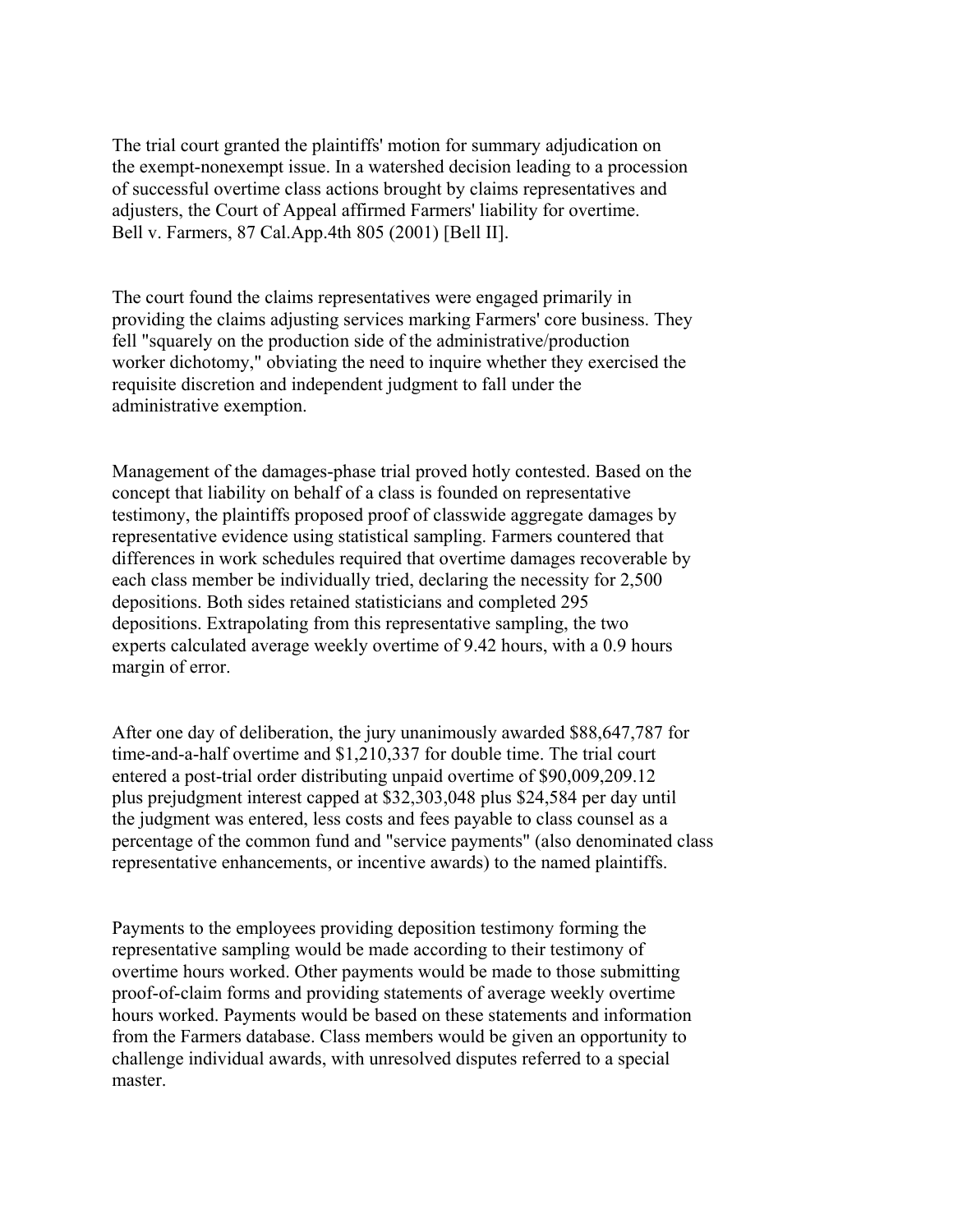All of this sounds very orderly and logical, but what's noteworthy is that no published decisional authority describes procedures for trial or post-trial class management and distribution. Bell III now provides that guidance.

On appeal from the jury verdict, Farmers again challenged the nonexempt determination, citing a change in the law based on post-Bell II authority, as well as class certification and trial management using statistical sampling. The Court of Appeal sided with the employees on all three issues. In each area discussed, the court dismissed arguments repeatedly asserted by employers in class cases, providing clear guidelines for class certification and trial management procedure in future cases.

Farmers' first line of attack was that federal cases after Bell II outline a change in law regarding the administrative-production worker dichotomy superseding the law of the case from Bell II. It found Bothell v. Phase-Metrics Inc., 299 F.3d 1120 (9th Cir. 2002), Webster v. Public School Employees of Washington, 247 F.3d 910 (9th Cir. 2001), Palacio v. Progressive Ins. Co., 244 F.Supp.2d 1040 (C.D. Cal. 2002), compatible with Bell II and confirmed the continued efficacy of the administrative-production worker dichotomy. Finding an opinion letter issued by the Division of Labor Standards Enforcement more reliable than a subsequent opinion letter issued by the Department of Labor at the behest of insurers, the court refused to follow out-of-circuit authority relying on the department. The Court of Appeal affirmed that the claims representatives were nonexempt production employees entitled to overtime pay.

Nevertheless, the court took judicial notice of several Department of Labor opinion letters. It noted that, in contrast to notice-and-comment rule making, these letters "constitute a body of experience and informed judgment to which courts and litigants may properly resort for guidance." Bell III, quoting Skidmore v. Swift & Co., 323 U.S. 134 (1944). This statement sheds light on the potential position of appellate courts with respect to employers' attacks and the governor's current review of Division of Labor Standards Enforcement opinion letters under Executive Order S-2-03 for allegedly violating of the Administrative Procedures Act as "underground regulations" not complying with public-comment requirements.

Farmers' class certification challenge asserted that individual questions predominated. Amici curae relied on language from Ramirez v. Yosemite Water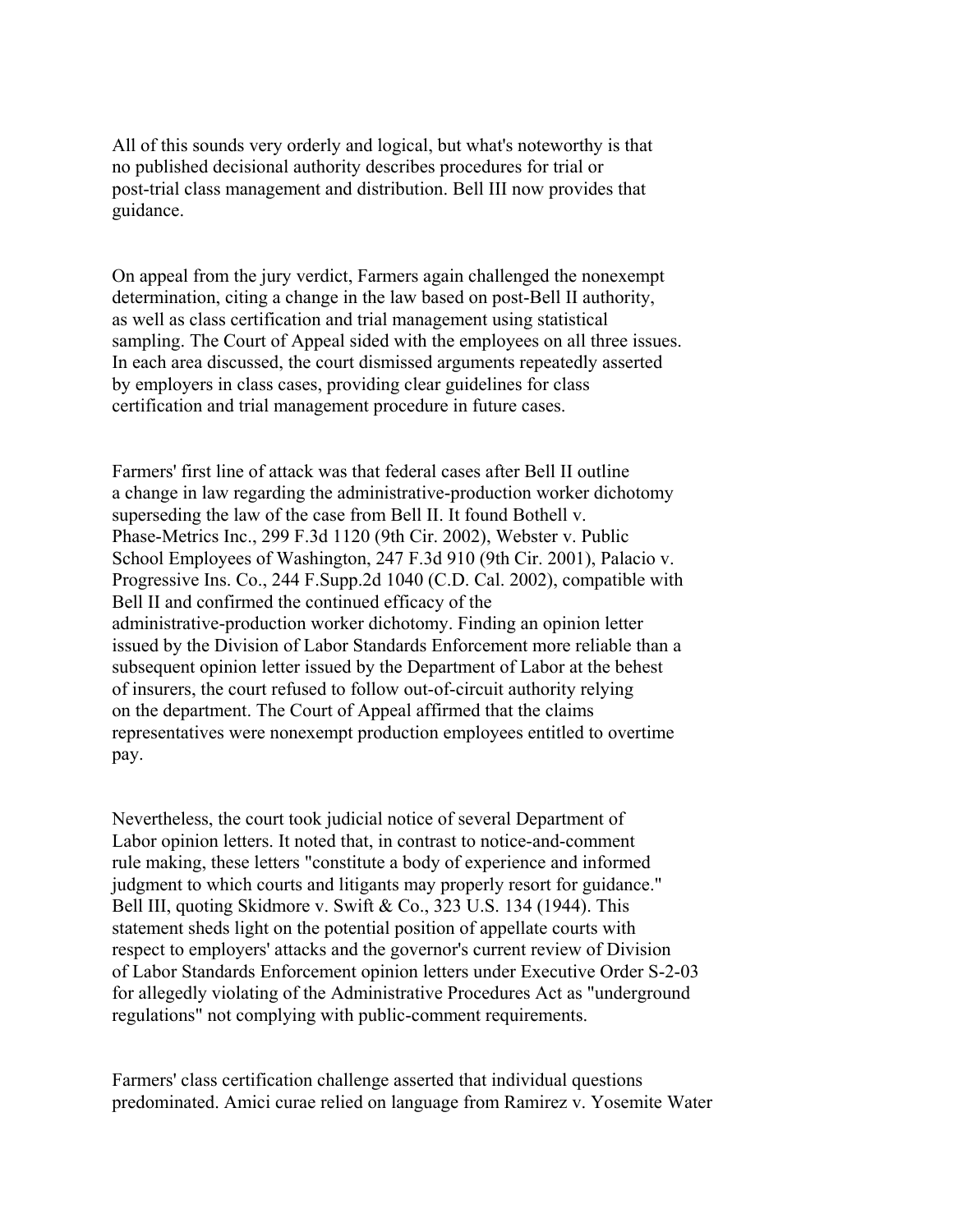Co., 20 Cal.4th 785 (1999), that the exempt-nonexempt determination is a "fact-intensive" inquiry, commonly argued as a statement of policy disfavoring misclassification class actions. The court refused to make such a blanket interpretation, stating "close attention to the facts may require an individual adjudication of exempt status in certain cases while permitting a group adjudication in others." Bell III. Notably, Farmers had not asserted differences in class members' duties as a basis for opposing certification. Farmers had moved to decertify based on the presence in the sampling of noneligible employees not claiming any overtime, but the court found this did not defeat the predominance of common issues.

Farmers argued individual minitrials were required to adjudicate damages-related issues, such as overtime hours. The court dismissed this argument based on a long line of authority holding that the community-of-interest requirement is not defeated simply because each member of the class may at some point be required to demonstrate eligibility for recovery or the amount of individual damages. "[I]f proof of individual damages were required by all potentially affected parties as a condition for class certification, it would go far toward barring all class actions." Bell III.

The court refused to find two thousand so-called "Berman" hearings brought by the Labor Commissioner superior to private class treatment. It flatly rejected the argument that average recovery of \$37,394 was "too large" to be consistent with policies underlying adjudication of numerous claims often focusing on small potential awards. According to the court, "the size of individual claims does not necessarily have a bearing on the consideration of judicial efficiency favoring class actions." Bell III.

Providing the first detailed discussion of the use of statistical sampling in California class actions, the court found it was within the discretion of the trial court to issue trial-management orders using statistical sampling and extrapolation to calculate aggregate classwide damages. The trial court can weigh the imperfections of statistical inferences with the opportunity to vindicate important employee policies underlying minimum wage and overtime rights, without clogging the courts or deterring small claimants with the cost of litigation. The court cited public-policy considerations noted in Anderson v. Mt. Clemens Pottery Co., 328 U.S. 680 (1946), as authorizing a reduced standard of proof for overtime damages.

Farmers' critique that statistical sampling violated its due-process rights to have damages established accurately was rejected. The court found